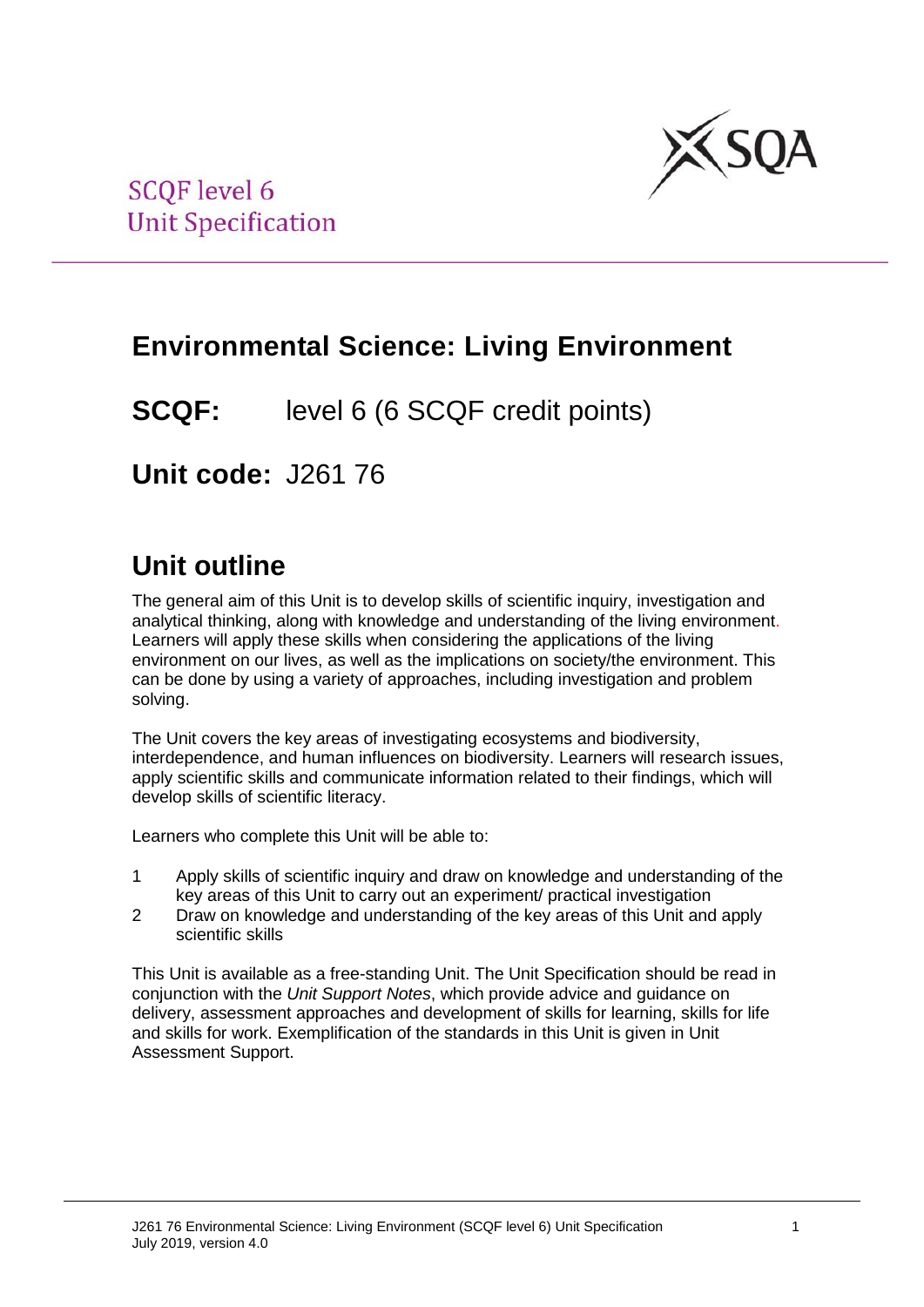## **Recommended entry**

Entry to this Unit is at the discretion of the centre. However, learners would normally be expected to have attained the skills, knowledge and understanding required by one or more of the following or equivalent qualifications and/or experience:

- ♦ National 5 Environmental Science Course or relevant Units
- ♦ National 5 Geography Course or relevant Units

## **Equality and inclusion**

This Unit Specification has been designed to ensure that there are no unnecessary barriers to learning or assessment. The individual needs of learners should be taken into account when planning learning experiences, selecting assessment methods or considering alternative evidence. For further information, please refer to the *Unit Support Notes.*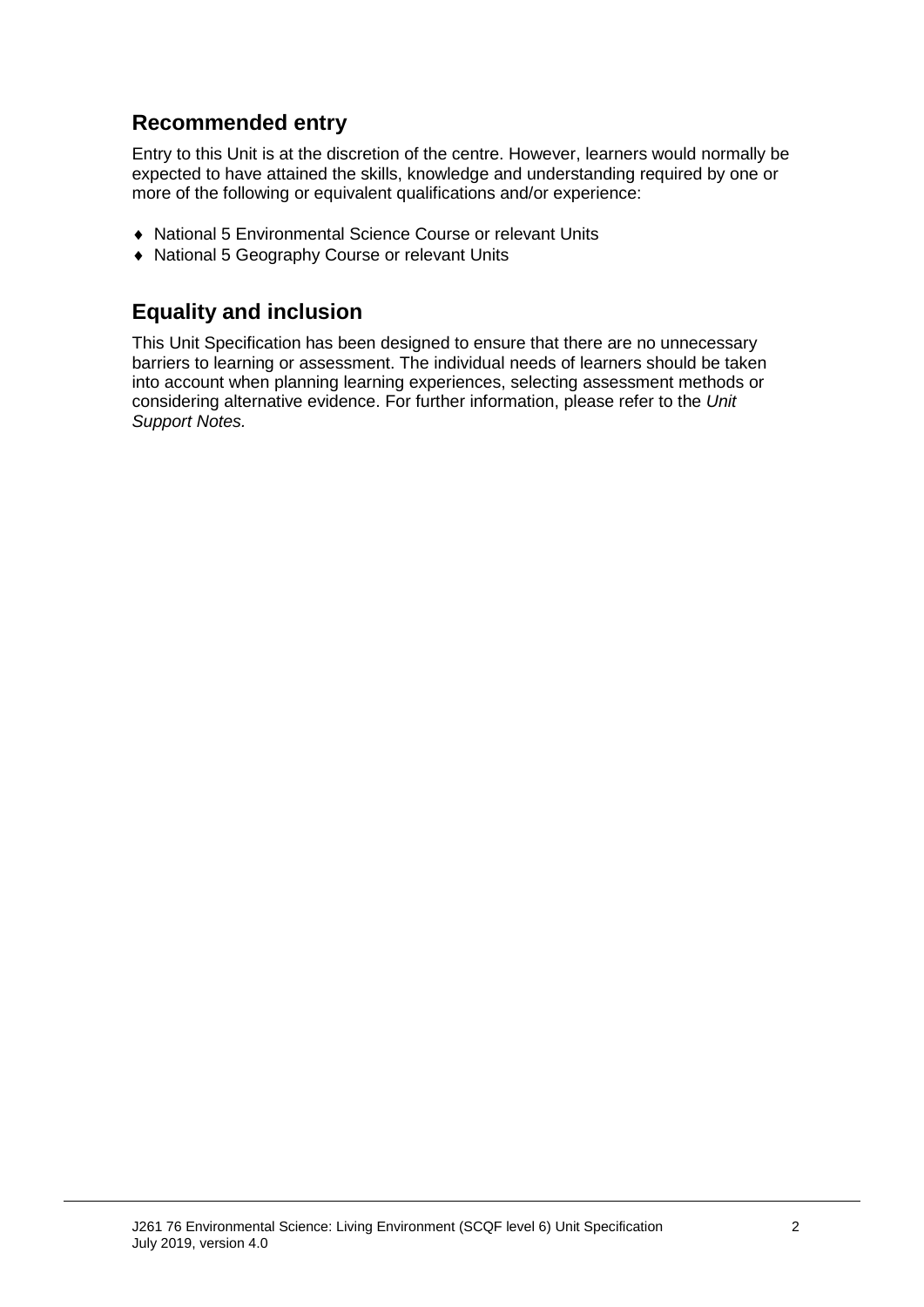# **Standards**

## **Outcomes and assessment standards**

### **Outcome 1**

The learner will:

- **1 Apply skills of scientific inquiry and draw on knowledge and understanding of the key areas of this Unit to carry out an experiment/practical investigation by:**
- 1.1 Planning an experiment/practical investigation
- 1.2 Following procedures safely
- 1.3 Making and recording observations/measurements correctly
- 1.4 Presenting results in an appropriate format
- 1.5 Drawing valid conclusions
- 1.6 Evaluating experimental procedures

### **Outcome 2**

The learner will:

- **2 Draw on knowledge and understanding of the key areas of this Unit and apply scientific skills by:**
- 2.1 Making accurate statements
- 2.2 Solving problems

## **Evidence Requirements for the Unit**

Assessors should use their professional judgement, subject knowledge and experience, and understanding of their learners, to determine the most appropriate ways to generate evidence and the conditions and contexts in which they are used.

Evidence can be drawn from a variety of sources and presented in a variety of formats.

Evidence may be presented for individual Outcomes or gathered for the Unit as a whole, through combining assessment holistically in a single activity. If the latter approach is used, it must be clear how the evidence covers each Outcome.

Transfer of evidence: Since the Outcomes and Assessment Standards are the same for all Units, differing only by context, evidence for Outcome 1 and Assessment Standard 2.2 for one Unit can be used as evidence of the achievement of Outcome 1 and Assessment Standard 2.2 in the other Environmental Science Units.

The key areas covered in this Unit are:

- ♦ investigating ecosystems and biodiversity
- ♦ interdependence
- ♦ and human influences on biodiversity

The table below describes the evidence for the Assessment Standards which require exemplification.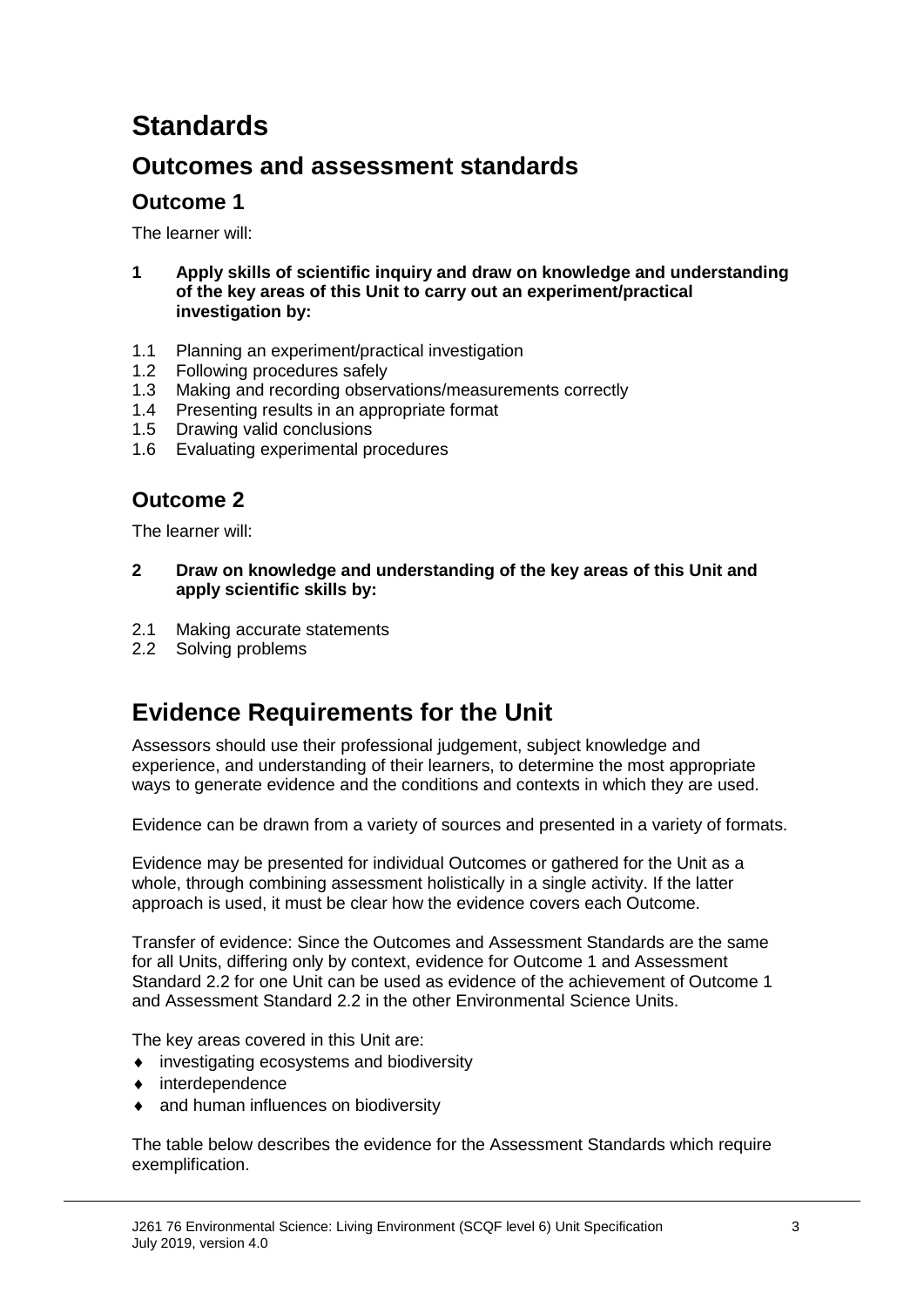| <b>Assessment Standard</b>           | <b>Evidence required</b>                             |  |  |
|--------------------------------------|------------------------------------------------------|--|--|
| Planning an experiment/practical     | The plan should include:                             |  |  |
| investigation                        | a clear statement of the aim                         |  |  |
|                                      | a hypothesis                                         |  |  |
|                                      | a dependent and independent variable<br>٠            |  |  |
|                                      | variables to be kept constant<br>٠                   |  |  |
|                                      | measurements/observations to be made                 |  |  |
|                                      | the equipment/materials                              |  |  |
|                                      | a clear and detailed description of how the          |  |  |
|                                      | experiment/practical investigation should be         |  |  |
|                                      | carried out, including safety considerations         |  |  |
| Presenting results in an appropriate | One format from: table, line graph, chart, key,      |  |  |
| format                               | diagram, flow chart, summary, extended text or       |  |  |
|                                      | other appropriate format                             |  |  |
| Drawing a valid conclusion           | Include reference to the aim                         |  |  |
| Evaluating experimental procedures   | Suggest two improvements with justification          |  |  |
| Making accurate statements           | At least half of the responses should be correct     |  |  |
|                                      | across the key areas for the set of questions        |  |  |
|                                      | provided.                                            |  |  |
| Solving problems                     | One of each:                                         |  |  |
|                                      | make generalisations/predictions<br>٠                |  |  |
|                                      | select information<br>$\bullet$                      |  |  |
|                                      | process information, including calculations, as<br>٠ |  |  |
|                                      | appropriate                                          |  |  |
|                                      | analyse information                                  |  |  |

Exemplification of assessment is provided in Unit assessment support packs. Advice and guidance on possible approaches to assessment is provided in the *Unit Support Notes.*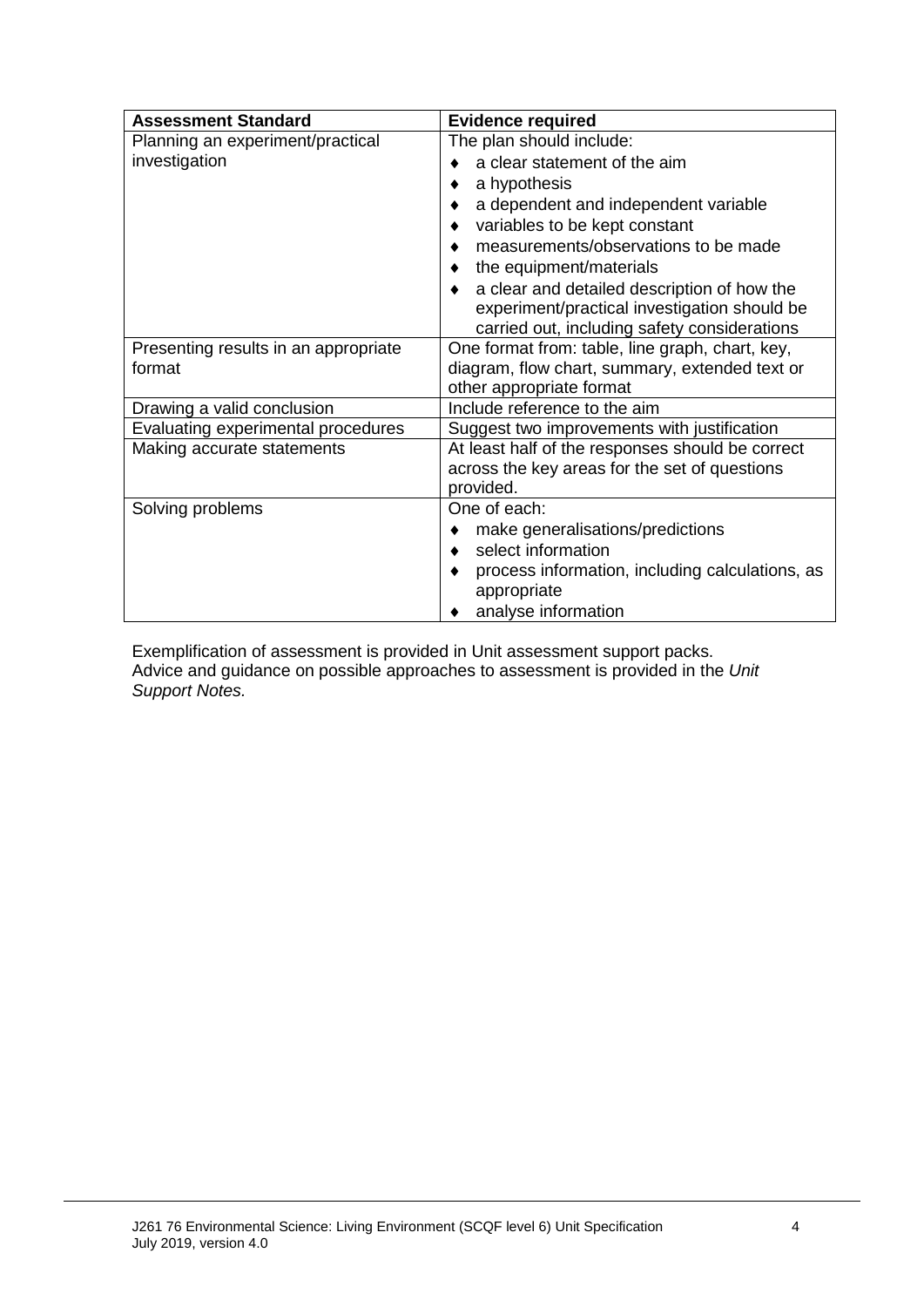## **Assessment Standard Thresholds**

#### Outcome 1

Candidates are no longer required to show full mastery of the Assessment Standards to achieve Outcome 1. Instead, five out of the six Assessment Standards for Outcome 1 must be met to achieve a pass.

There is still the requirement for candidates to be given the opportunity to meet all Assessment Standards. The above threshold has been put in place to reduce the volume of re-assessment where that is required.

#### Re-assessment

Candidates may be given the opportunity to re-draft their original Outcome 1 report or to carry out a new experiment/practical investigation.

#### Outcome 2

Assessment Standards 2.1 and 2.2

Assessment Standards 2.1 (making accurate statements) and 2.2 (solving problems) are no longer required to be passed independently. Assessment Standards 2.1 and 2.2 can now be assessed by means of a single assessment for each Unit.

Centres have two possible options when assessing Outcome 2 (AS 2.1 and 2.2).

Option 1: Single assessment

Candidates can be assessed by means of a single test that contains marks and a cutoff score. A suitable Unit assessment will cover all of the key areas (AS 2.1) and assess each of the problem solving skills (AS 2.2).

Where a candidate achieves 50% or more of the total marks available in a single Unit assessment they will pass Outcome 2 for that Unit. Existing Unit assessment support packs can be used. Guidance on the use of each pack is noted below.

#### **(a) Unit assessment support pack 1 (Unit-by-Unit approach)**

As these packages contain questions on all of the key areas (AS 2.1) and questions covering each of the problem solving skills (AS 2.2), Unit assessment support pack 1 **is suitable** for use as a single assessment for its associated Unit.

The number of marks available for each question should be combined to give the total number of marks available. A cut-off score of 50% should be applied to each of these Unit assessments.

The table below gives a total mark for the Unit assessment support pack, using the assessment grid in the packs to allocate marks to questions.

Where a centre is using Unit assessment support pack 1 they should apply the cut-off scores shown in the following table:

| Unit assessment support pack 1                              | <b>Total number of</b><br>marks available<br>$(AS 2.1 + AS 2.2)$ | Cut-off<br>score |
|-------------------------------------------------------------|------------------------------------------------------------------|------------------|
| J261 76 Environmental Science:<br><b>Living Environment</b> | 25                                                               | 13/25            |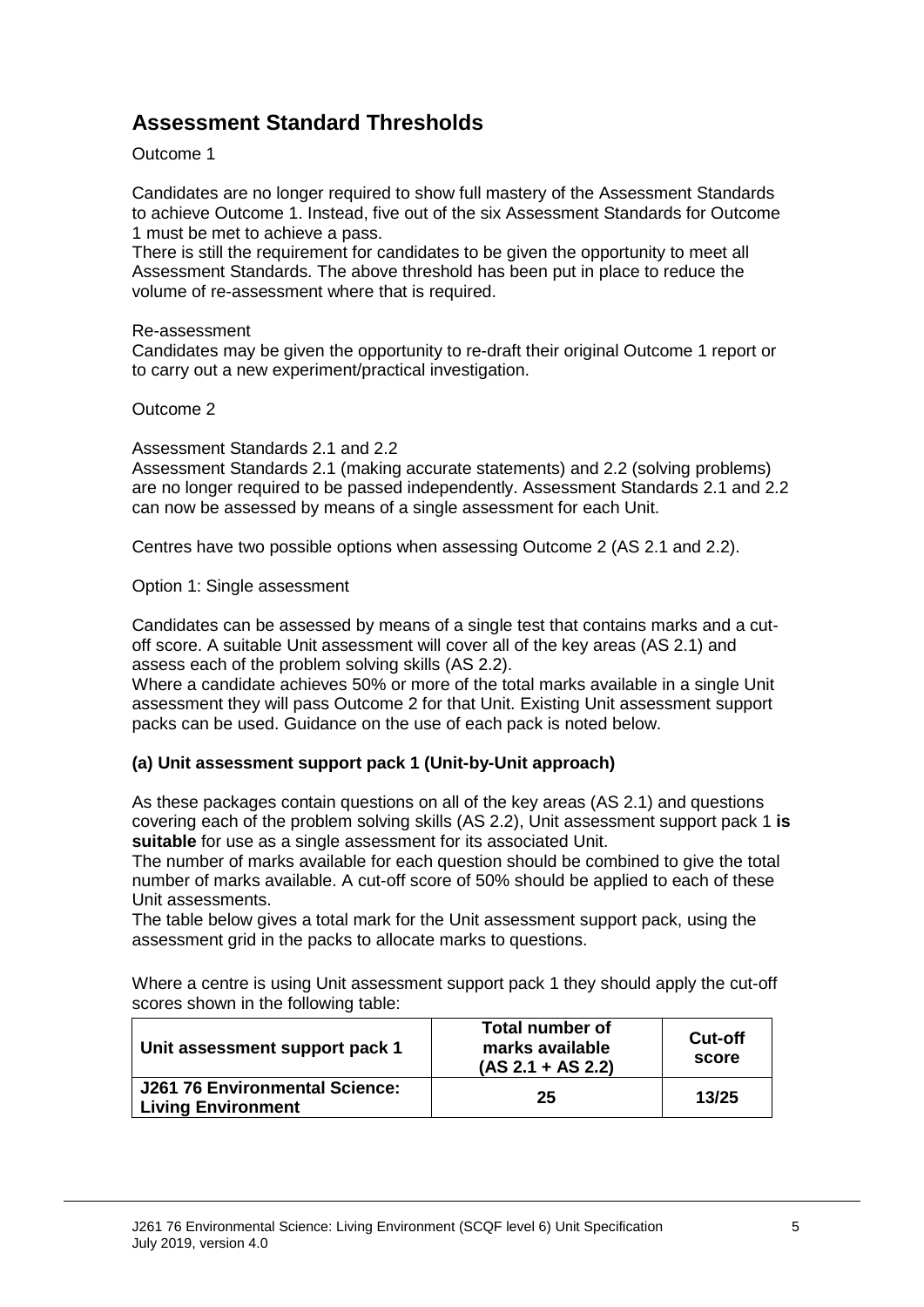Centres may wish to supplement the existing questions in the Unit assessment support packs with additional questions, so that the sampling of each Unit is increased, the tests are out of the same total mark and that total is an even number so that the cut-off is actually 50%. Where centres are adding additional questions, care should be taken that these questions are of an appropriate standard for Unit assessment and are not 'A grade' type questions that would appear in an exam.

#### **(b) Unit assessment support pack 2 (combined approach)**

As these packages contain questions covering only Assessment Standard 2.1 they are **not suitable** for use as a single assessment for their associated Units. If a centre wishes to use Unit assessment support packs 2 as a single Unit assessment, questions covering each of the four problem solving skills would need to be added. A **minimum of 1 mark per problem solving skill per Unit** would be acceptable.

The following table indicates the total number of marks available for the key areas (AS 2.1) in the Unit assessment, using the assessment grid in the Unit assessment support pack to allocate marks to questions.

These marks should be combined with the marks added to assess the problem solving skills (AS 2.2) before the 50% cut-off score is applied.

| Unit assessment support pack 2                              | Total number of<br>marks available<br>(AS 2.1) |
|-------------------------------------------------------------|------------------------------------------------|
| H24R 76 Environmental Science:<br><b>Living Environment</b> | 17                                             |

As with the Unit-by-Unit approach, centres may wish to supplement the existing questions in the Unit assessment support packs with additional questions, so that the sampling of each Unit is increased, the tests are out of the same total mark and that total is an even number so that the cut-off is actually 50%. Where centres are adding additional questions, care should be taken that these questions are of an appropriate standard for Unit assessment and are not 'A grade' type questions that would appear in an exam.

#### **Option 2: Assessment**

Centres can continue to use the Unit assessment support packs from SQA's secure site or their own centre devised assessments following the guidance in the Unit assessment support packs.

If this option is chosen, 50% or more of the KU statements (AS 2.1) made by candidates must be correct in the Unit assessment and at least one correct response for each problem solving skill (AS 2.2) is required to pass Outcome 2. However, if a candidate is given more than one opportunity in a Unit assessment to provide a response for a problem solving skill, then they must answer 50% or more correctly.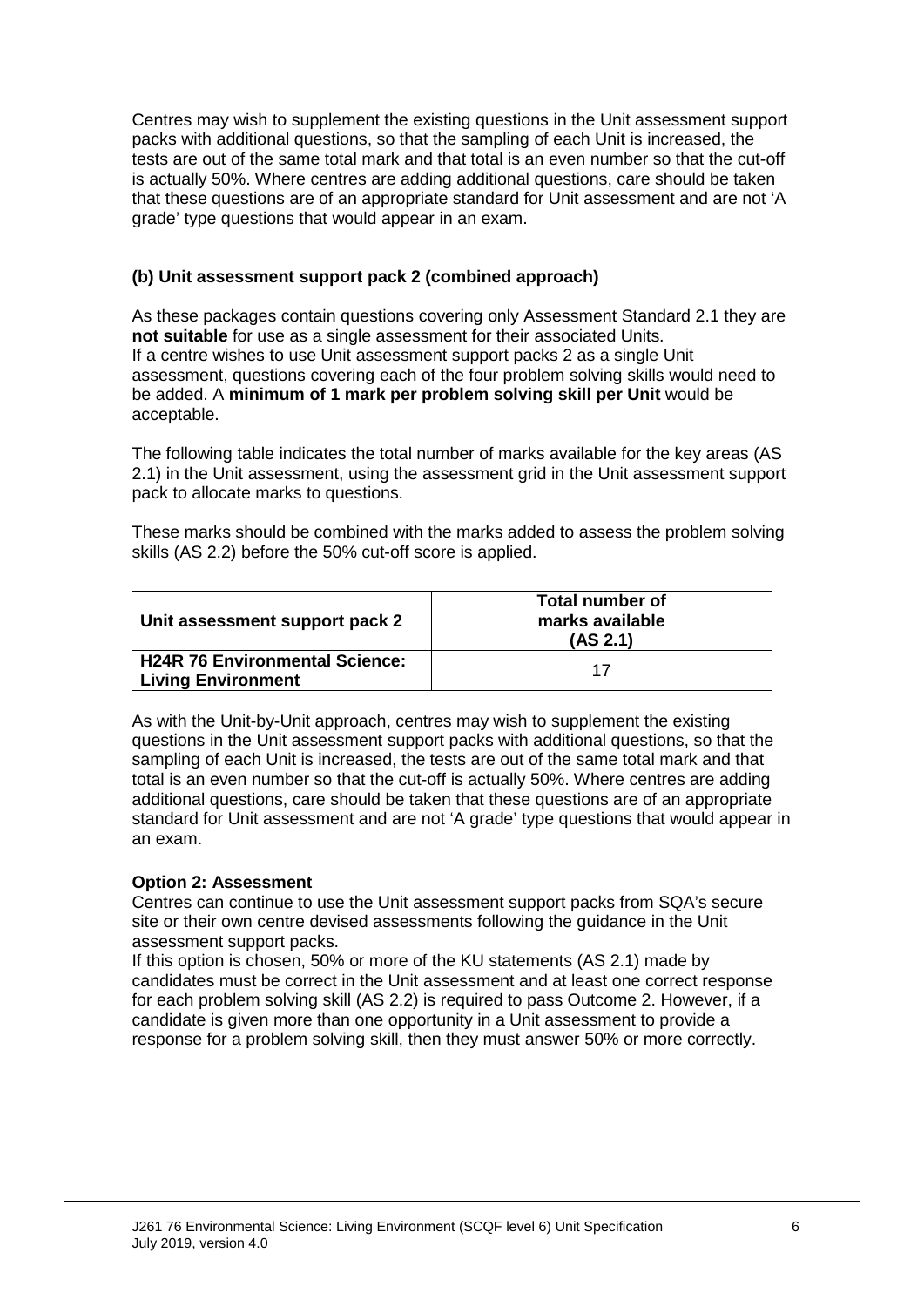#### **Re-assessment**

SQA's guidance on re-assessment is that there should be one or, in exceptional circumstances, two re-assessment opportunities. Re-assessment should be carried out under the same conditions as the original assessment. It is at a centre's discretion as to how they re-assess their candidates. Candidates may be given a full re-assessment opportunity, or be re-assessed on individual key areas and/or problem solving skills. Regardless of which KU option is chosen, candidates must achieve 50% or more of each re-assessment opportunity.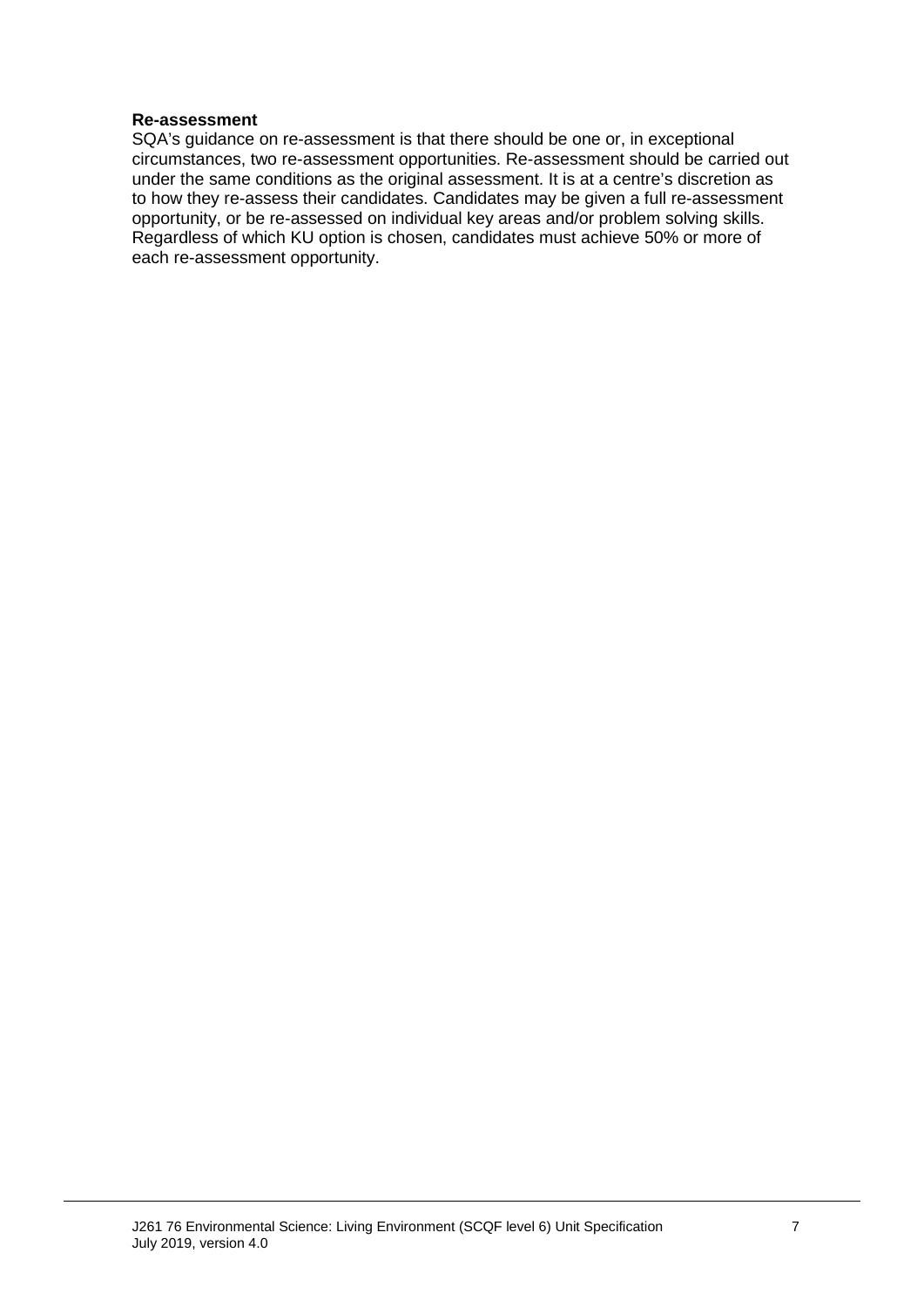# **Development of skills for learning, skills for life and skills for work**

It is expected that learners will develop broad, generic skills through this Unit. The skills that learners will be expected to improve on and develop through the Unit are based on SQA's *Skills Framework: Skills for Learning, Skills for Life and Skills for Work* and drawn from the main skills areas listed below. These must be built into the Unit where there are appropriate opportunities.

#### **1 Literacy**

1.2 Writing

#### **2 Numeracy**

- 2.1 Number processes
- 2.2 Money, time and measurement<br>2.3 Information handling
- Information handling

#### **4 Employability, enterprise and citizenship**

4.6 Citizenship

#### **5 Thinking skills**

- 5.3 Applying
- 5.4 Analysing and evaluating
- 5.5 Creating

Amplification of these is given in SQA's *Skills Framework: Skills for Learning, Skills for Life and Skills for Work.* The level of these skills should be at the same SCQF level of the Unit and be consistent with the SCQF level descriptor. Further information on building in skills for learning, skills for life and skills for work is given in the *Unit Support Notes.*